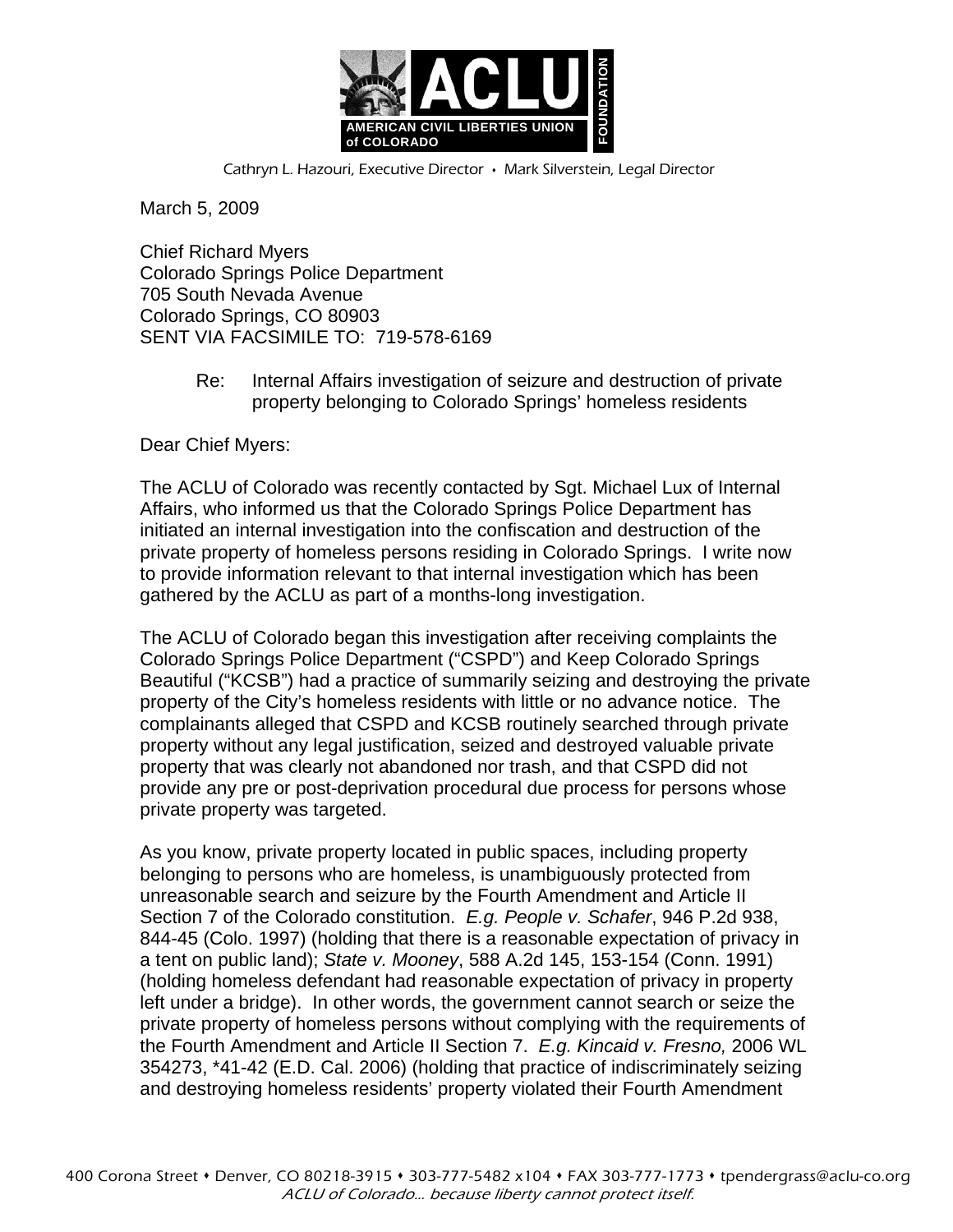rights); *Pottinger v. Miami*, 810 F.Supp. 1551, 1585 (S.D. Fla. 1992) (Holding that City's unannounced and unjustified seizure and destruction of property left by homeless in public places was unconstitutional).

Furthermore, in cases where the government removes property from public places under the justification that the property is "abandoned" or "trash," it must provide persons with adequate procedural due process protections. For example, the government must notice of the impending seizure reasonably certain to inform those affected; provide an opportunity for the owners of the private property to object to the impending deprivation; and give notice and the opportunity for persons to reclaim their property. *E.g. Kincaid*, 2006 WL 354273 at \*42 (enjoining City from seizing any property belonging to homeless unless it was evidence of a crime, contraband or posed an immediate threat to public health or safety, and requiring notice and opportunity to be heard before seizure, and adequate pre- or post-deprivation remedy to recover property); *Pottinger*, 810 F.Supp. at 1585 (enjoining City from destroying homeless' property, and requiring establishment of a "safe zone" for homeless residents, five days advance notice before any "cleaning," and other due process protections).

Contrary to the complaints received by the ACLU, however, the CSPD and KCSB Executive Director Deborah Cunningham have asserted that their practice was only to seize and discard "trash."<sup>[1](#page-1-0)</sup> As reported in the media, CPSD has asserted that it provided advance notice to persons before property is seized, and that it retains all valuable property so that could be retrieved by the owners from  $CSPD.<sup>2</sup>$  $CSPD.<sup>2</sup>$  $CSPD.<sup>2</sup>$  Furthermore, with regard to specific allegations that valuable property such as prescription medication and sleeping bags have been destroyed, CSPD representatives stated that they only seize and discard "illegal drugs," and sleeping bags that are "no longer usable." $3$ 

As part of its investigation, the ACLU interviewed dozens of persons who claimed to have had private property seized and destroyed by CSPD and KCSB. In addition, the ACLU made contact with persons who were ordered to perform community service and fulfilled that requirement by volunteering with KCSB. As a result of that investigation, multiple and unrelated sources reported the following consistent allegations:

• CSPD officers and KSCB volunteers routinely and customarily conducted unannounced "sweeps" of locations where the City's homeless kept their private property, with no advance notice;

1

<span id="page-1-0"></span><sup>&</sup>lt;sup>1</sup> Lance Benzel, *Vets group plans to sue over homeless sweep*, COLORADO SPRINGS GAZETTE (Oct. 21,

<span id="page-1-1"></span><sup>2008);</sup> Tom McGhee, *Springs' homeless decry site sweeps*, DENVER POST (Feb. 16, 2009) 2 Lance Benzel*, Clenup sweeps suspended while city studies law*, COLORADO SPRINGS GAZETTE (Oct. 23, 2008).

<span id="page-1-2"></span><sup>3</sup> Tom McGhee, *Springs' homeless decry site sweeps*, DENVER POST (Feb. 16, 2009)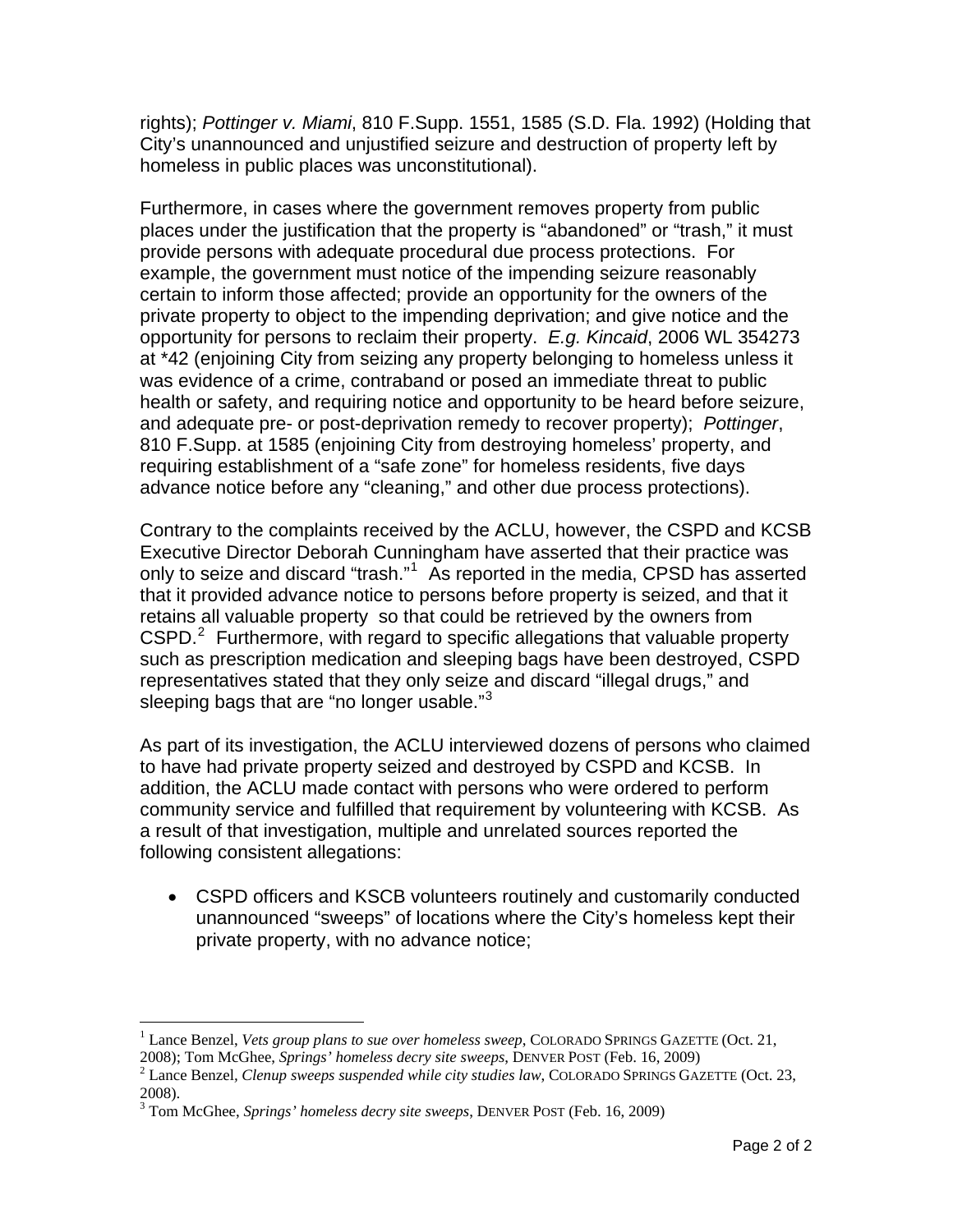- The City's homeless residents would often be at work, or eating at a shelter, when they returned to find that all or most of their private property was gone. The only clue as to what had happened would often be a business card left behind by a CSPD officer, or persons who had witnessed the sweep and later informed the owner of the private property as to what had occurred;
- When CSPD and KCSB encountered people at the camps during the sweeps, they routinely ordered them to leave immediately under threat of arrest, and in almost all instances provided only minutes for people to gather whatever possessions they could carry and leave the scene;
- CSPD officers and KCSB volunteers consistently seized personal private property that was clearly in use, not abandoned, not trash, and that posed no public safety or health risk. This included items such as prescribed medication; identification documents such as drivers' licenses and birth certificates; military and medical records; bibles and other books; irreplaceable family photographs; tents, sleeping bags, bicycles, clothing, toiletries and backpacks;
- Many interviewees consistently reported that CSPD officers and KCSB volunteers would not seize tents, but would make slashes in the walls of the tents with a box cutter or knife, rendering the tents unusable;
- It is not clear whether or not the CSPD retained some private property as police department representatives have claimed, but numerous interviewees reported that during large sweeps in 2008, KCSB volunteers discarded seized property into large garbage dumpsters brought to the City's public parks for the sweeps, suggesting that private property seized was immediately destroyed and was not retained by CSPD to be reclaimed;
- Numerous different CSPD officers have been involved in seizing and destroying property, but many interviewees consistently identified CSPD Officers' Olav Chaney and Tracey Fox;
- Homeless persons were seldom, if ever, informed by CSPD or KCSB of any process for objecting to, or reclaiming, their private property;
- KCSB Director Cunningham instructed KSCB volunteers to seize and throw away "everything" they found.

The following are just a few examples of the allegations made by the City's homeless residents during the ACLU's investigative interviews: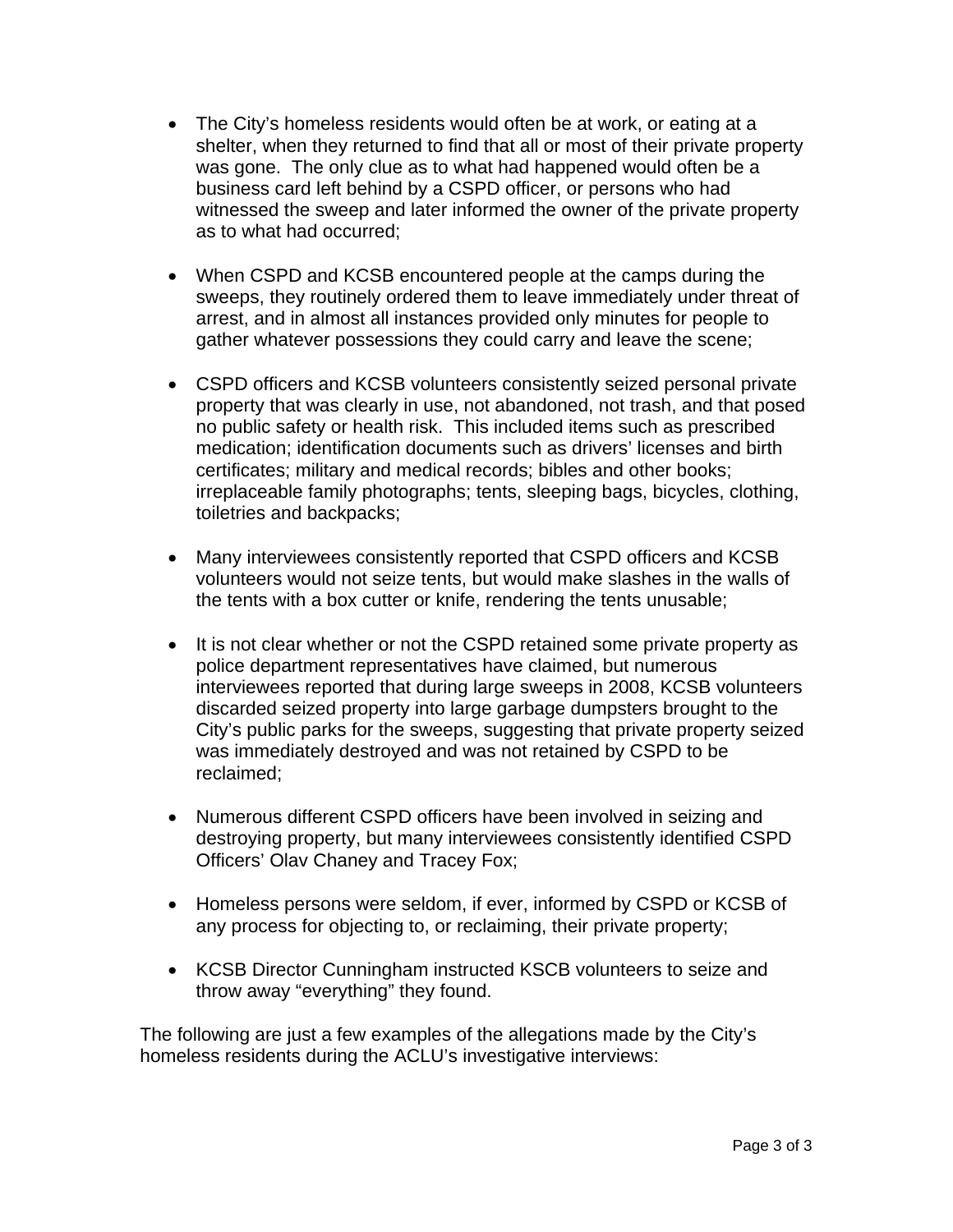- In November of 2004, a homeless man in his early 50s left his private property unattended for a few hours on public land near a bike trail when he went to eat at a nearby soup kitchen. When he returned, he found that all his property was gone, including his birth certificate, prescription medication (Robaxin pain medication, Neproxen for inflammation, and Seroquel to treat bipolar disorder), MRI films and medical records necessary for his Social Security disability application, a tent, sleeping bags, and clothes. Other homeless people nearby had witnessed CSPD officers and KSCB volunteers arrive and seize the property, and they told the man the next day what had happened.
- In September of 2006, a homeless man in his early 50s was under a public bridge when CSPD officers arrived and ordered him to leave immediately or face arrest. The man was given no opportunity to collect any of his personal belongings. The officers seized his prescription medication (including Dilantin for epilepsy and Zestril for heart disease), a state identification card, birth certificate, driver's license, sleeping bag, blankets, and clothing. The officer did not seize the man's tent, but made slashes in the tent walls so that it was rendered unusable.
- In December of 2007, a homeless veteran in his early 50s lost all his property kept in a campsite with three other men. While he was away from the campsite, two CSPD officers came to the campsite and told the other homeless men present that they had "15 minutes" to gather all their property. The officers seized all the property left behind, and the veteran lost his prepaid cell phone, tent, clothes, and a portable television. In July of 2008, this same veteran found that his personal property had been "swept" once again. This time he lost his state driver's license, birth certificate, bible and other books, pictures of his girlfriend and her family, clothes, and a tent. Two other homeless persons camping nearby had seen CSPD officers and KSCB volunteers arrive at the scene and seize the property, and they later told the veteran what had happened.
- In December of 2007, a homeless woman in her mid-20s left her private property unattended for just under an hour, and when she returned it was nearly all gone. The business cards of CSPD Officers' Chaney and Fox were left at the scene. The officers seized the woman's Albuterol inhaler prescribed for asthma, two bibles, library books, the only photographs she had of her son, her sleeping bag, and changes of clothes. The woman's tent was left at the scene, but with large slashes made in the tent walls, rendering it unusable.
- In March of 2008, a homeless veteran and Purple-heart awardee in his mid-50s left his property unattended on public land while he went to a job he obtained through a temporary labor agency. When he returned to his camp, he found nearly all his property was gone, including his state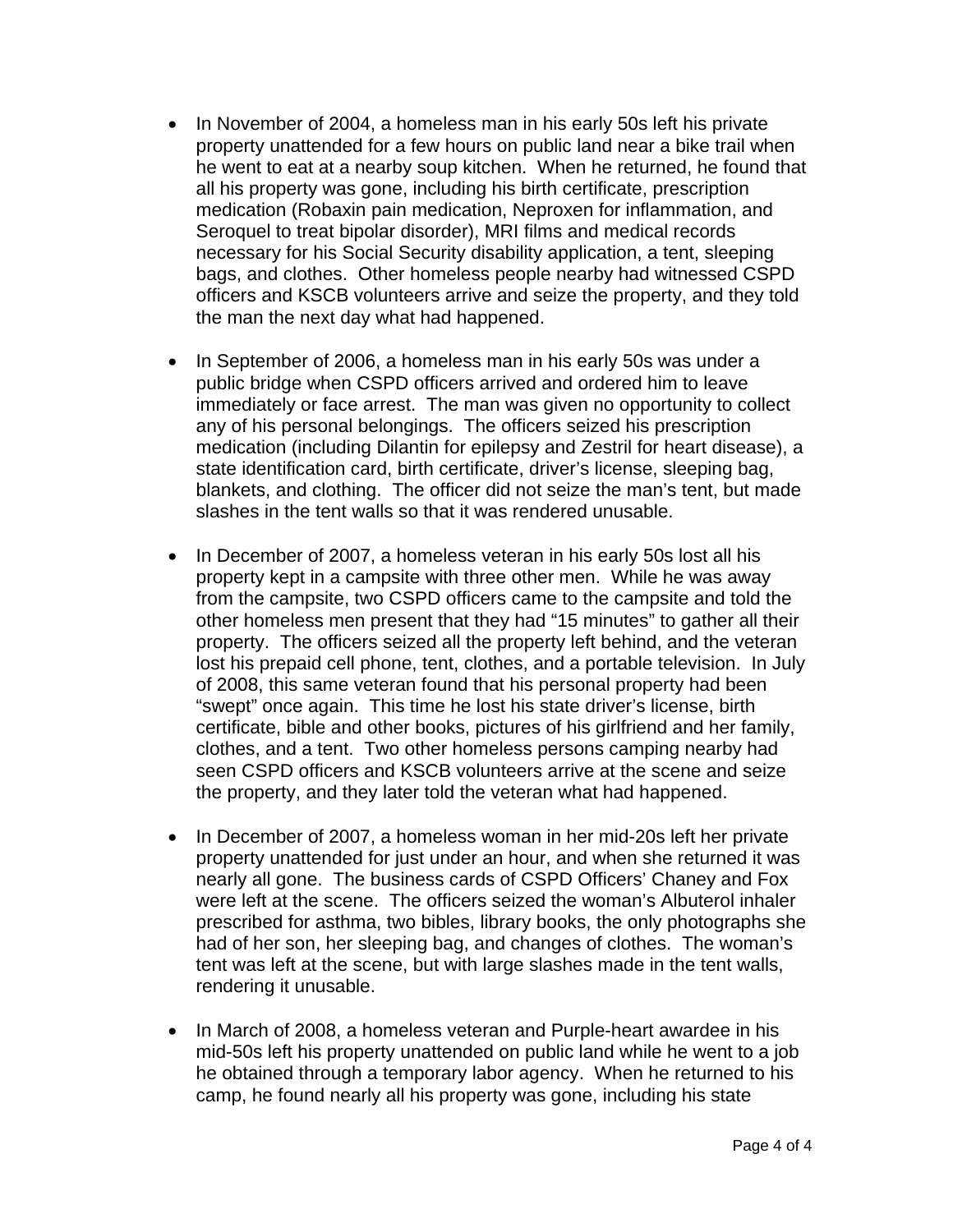driver's license, social security card, ATM card, food stamp card, tent, clothing, and sleeping bag. Other homeless persons in the immediate vicinity had been present when CSPD officers arrived and ordered everyone to leave, and they later told the veteran what had happened.

- In the spring of 2008, a homeless woman in her early 50s was sleeping under a city bridge when KCSB Director Cunningham arrived at sunrise with two KCSB volunteers and two CSPD officers. The officers told the woman she had "30 seconds to leave." The woman, who was only partially dressed, quickly put on her clothes and gathered as much as she could in her arms. She then watched from across the street as officers and KSCB volunteers seized her tent, her bicycle and padlock, school books she had purchased for community college courses, her cell phone, cash, her winter clothes, coats and jackets. The woman later walked over to America the Beautiful Park, where she saw numerous KCSB volunteers and CSPD officers filling a dumpster with seized property.
- In April of 2008, a homeless man in his mid-40s left his private property unattended on public land to go to his full-time job working for a moving company. When he returned, a CSPD patrol was parked near the camp with another car marked "HSS," which the ACLU believes is a private security firm headquartered in Denver, Colorado. A guard in an HSS uniform prevented the homeless man from going to his camp until the CSPD officer and the HSS guard had finished their "sweep." When the man went down to his camp, he found that he had lost his original birth certificate, medical paperwork, prescription pain medication, his bible, tent, sleeping back, books, and clothes. In August of 2008, the man was camping in the same general location when he came back from work and found that all his property had again been seized, including his state identification card, his social security card, to prepaid debit cards totaling over \$400 dollars, and an irreplaceable family photograph that included his deceased parents.

Based upon the ACLU's investigation, we believe there is ample evidence to conduct a formal investigation regarding CSPD's and KCSB's reassurances to the public that they have given sufficient notice to the City's homeless residents before seizing property; that only "trash" or items which were a threat to public health and safety were seized and destroyed; and that valuable private property was retained and could be reclaimed from the police department.

Given the history of the actions taken by CSPD and KCSB against the City's homeless residents, many are understandably hesitant or unwilling to publicly identify themselves for fear of further retaliation. Thus, we have protected their actual identities in this letter. Presumably, CSPD investigators will be able to verify the veracity of many of these allegations through interviews with involved